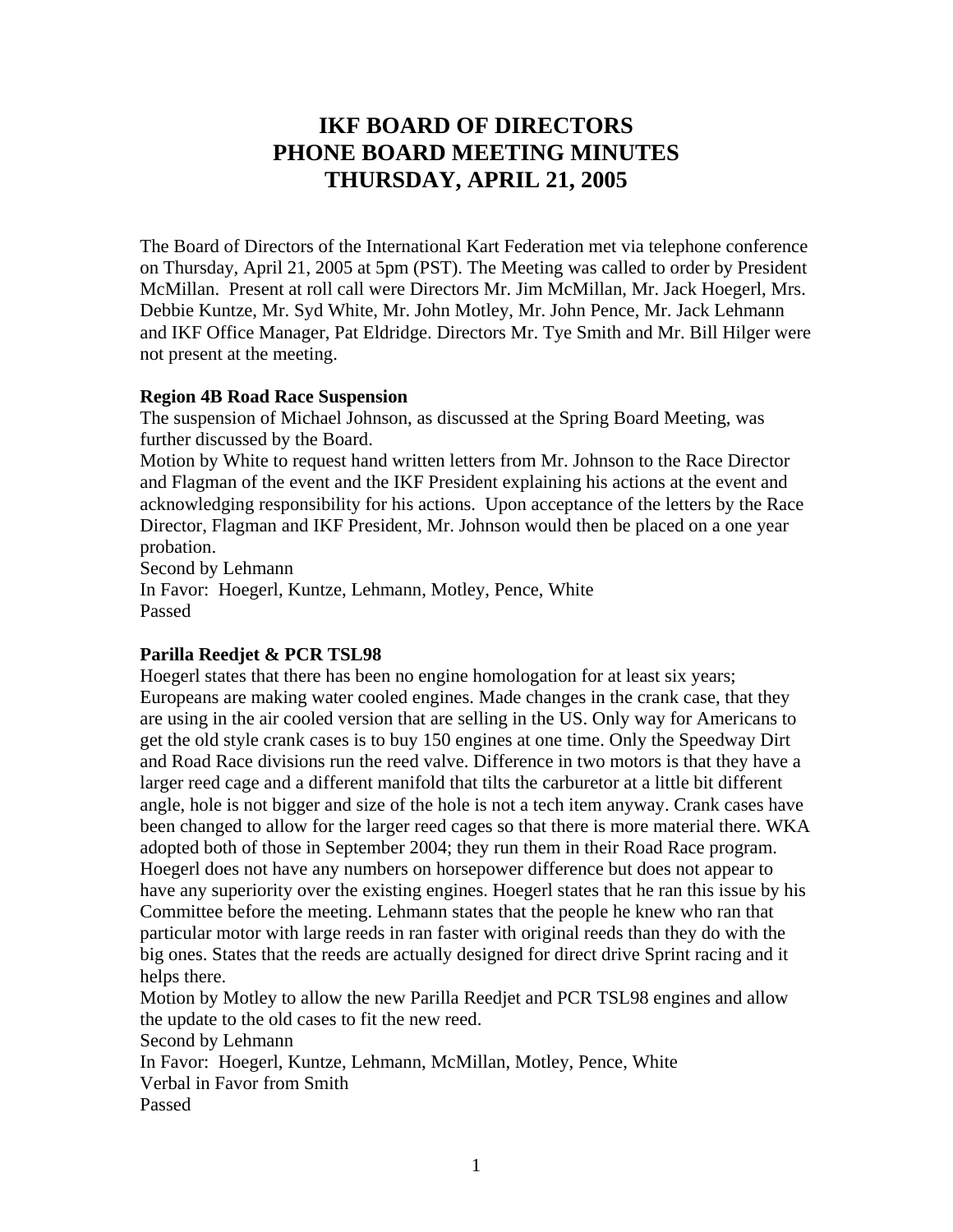#### **Proposed TaG Road Race Rules**

Motion by White to adopt the following TaG Enduro rules as submitted by John Motley, read by Debbie Kuntze. Discussion by Board. Second by Kuntze

### 312.8 TAG Enduro:

312.8.4 CLUTCH: Engine clutch or axle clutch allowed. If engine clutch used, any clutch drum option, factory or fabricated, including belt drive is acceptable in this class, provided the internal components of the approved TAG clutch are retained. If axle clutch used the crank shaft must remain unmodified and all components of the on-board starter system must remain stock.

312.8.5 STARTER AND BATTERY: The on-board starter system must remain operational. Every component, including the battery must be in place.

312.8.12 AUXILIARY STARTING: If auxiliary starting (i.e.: not the on-board starter) the penalty will be "the loss of two finishing positions".

In Favor: Hoegerl, Kuntze, Lehmann, Motley, Pence, White Passed

Motion by Lehmann to adopt the following TaG Heavy and Light rules as submitted by John Motley, read by Debbie Kuntze. Discussion by Board. Second by Kuntze

## 312.10 TAG Heavy and Light

312.10.1 CLUTCH: Engine clutch only. Any clutch drum option, factory or fabricated, including belt drive is acceptable in this class, provided the internal components of the approved TAG clutch are retained. No oil bath conversion allowed.

312.10.2 STARTER: The on-board starter system must remain operational. Every component, including the battery must be in place.

312.10.3 AUXILIARY STARTING: If auxiliary starting (i.e.: not the on-board starter) the penalty will be "the loss of two finishing positions".

In Favor: Hoegerl, Kuntze, Lehmann, Motley, Pence Opposed: White Passed

McMillan asks Motley what is happening at Beaver Run? Motley states that Van Gilder is bringing pristine cylinders for tech people to examine. McMillan asks if the IKF was invited? Motley states that everyone that is part of the working group discussed on Tuesday was included. Discussion of Rotax tech specifications and resealing engines by Board.

Motion by White that a variance be allowed at the 2005 Road Race Grand National **only** for non-sealed Rotax motors to run.

Second by Pence. Discussion by Board.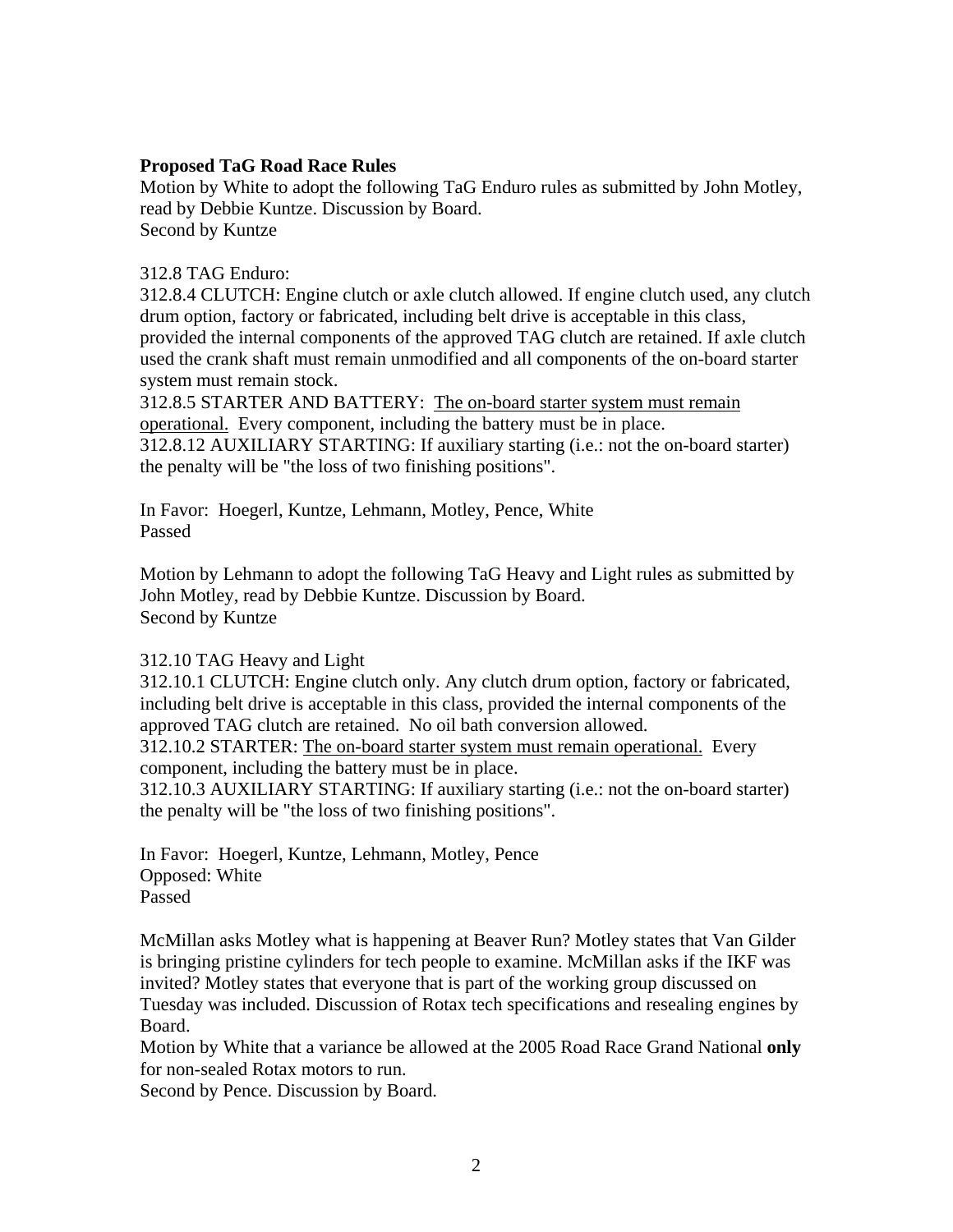In Favor: Hoegerl, Kuntze, Lehmann, Motley, Pence, White Passed

#### **Banana Seat in Road Race Events**

Lehmann asks about the use of a banana seat in a sit up kart at Road Race Grand National. States that you can run in a full bodied kart in a TaG laydown class. Must run sprint style seat. McMillan states that local interpretation of the rules is that the banana seats have never been allowed in Road Racing. Lehmann states that they have not been allowed in his area either. Lehmann is asking for clarification for upcoming Road Race Grand National. White states that there is no seat rule in Sprint; so there is no such thing as a Sprint seat in regard to crossover classes. Verbiage to define a sprint seat was taken out of rulebook 4-5 years ago. There is only a picture of the seat in Road Race division. Road Race rules do not apply to Sprint division. Change/clarification should be addressed for the 2006 IKF Rulebook. The seat is an issue for crossover classes. This matter will be added to the agenda of the Fall Meeting for discussion by the Board regarding the Sprint division. McMillan states that banana style seats are not legal and will not be allowed at the 2005 Road Race Grand National. This clarification will be posted on the IKF website.

#### Aftermarket Seals, Bearings, and Gaskets in TaG Motors

McMillan asks Motley what is factory and not factory on the bearing and seal issue? Motley states that he has had discussion with TaGUSA and Mr. Carl Woltjer regarding this issue. States that he feels that they can mandate the gaskets and seals but foolish to try and mandate the bearings. Bearings are a repeatable precision device. Trouble with trying to do bearings. Had this discussion with Marty Casey. TaG is revaluating what they are going to do on this. As long as the bearing is defined it will not be a problem. Motley states that you can easily identify the bearing if you spec the bearing. Cannot spec bearing down to manufacturer. Hoegerl says that some of the manufacturers are not listed in the book adopted by the IKF. Larger manufacturers have more detailed information. Motley states that he has no quarrel with the bearing as long as it is an exact replacement bearing. Lehmann agrees. Discussion by Board regarding specific bearing part numbers. McMillan feels that a statement should be posted on the IKF website regarding the motor teardowns at the upcoming Grand Nationals. Motley states that one of the reasons that there is an issue with the bearings is that an importer replaced stock seals with  $\overline{O} \& H$ yellow seals; that's what you received when you ordered them, which opened the door to this controversy. McMillan states that, with the Grand Nationals coming up, and all the various classes that are running TaG stuff, it has to be discussed how they are going to do this.

Motley states that he attended a relatively brief 30 minute meeting with Mr. Bernie Baldus, K.A.R.T., Mr. Todd Bellew, SKUSA, Mr. Dave Larson, TaG USA and Mr. Dan Stowell, WKA; they met to see if they could approach TaG issues from a common perspective. The meeting was organized by the WKA representative. One issue from the meeting was that the official position of TaG USA is that Marty Casey is still working with them and will continue to help develop this stuff for TaG USA. They discussed items of general interest and will have another meeting to discuss items of issue between the various organizations. During a round table discussion, the bearing issue did come up